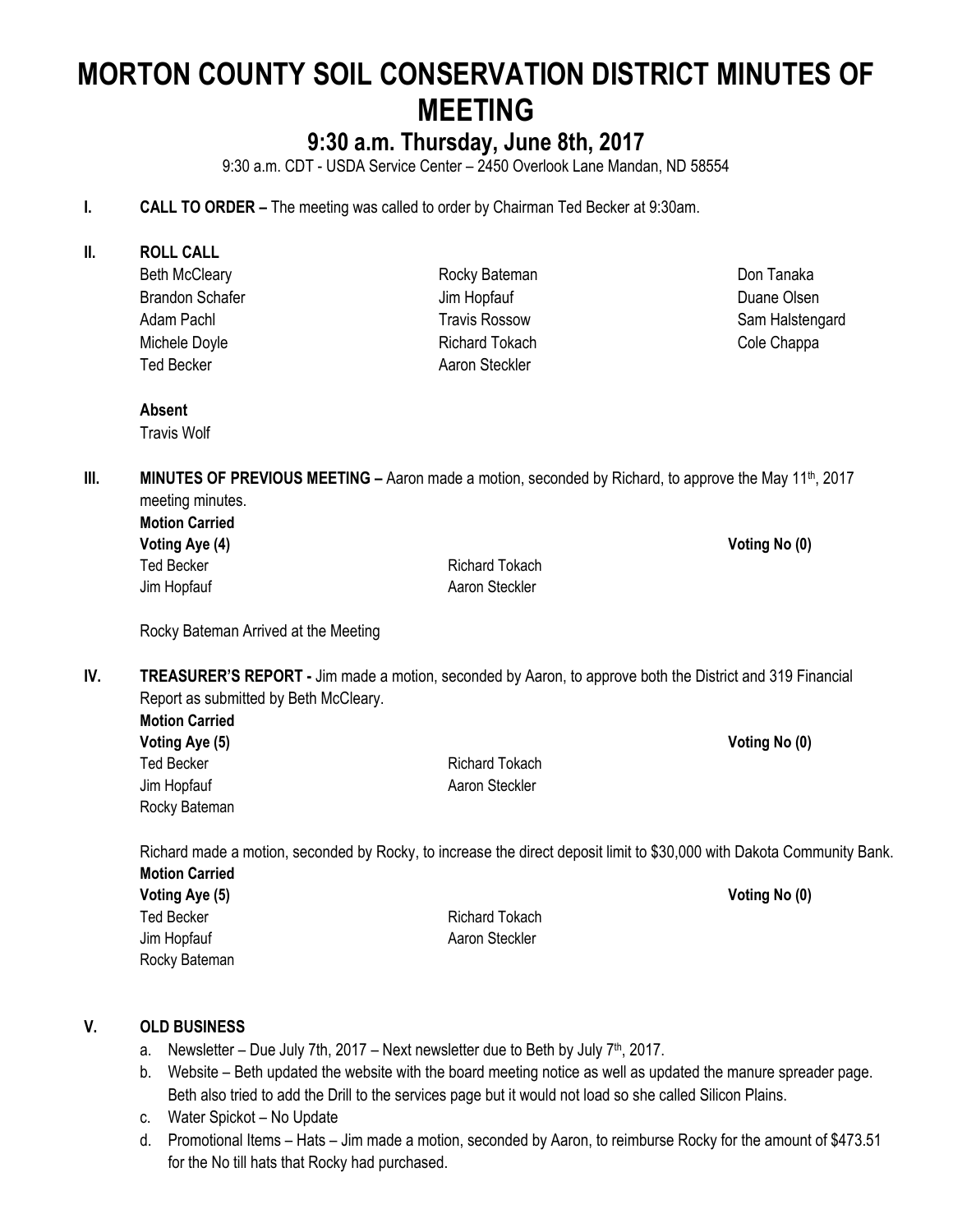|    | <b>Motion Carried</b><br>Voting Aye (5)                                                                          |                       | Voting No (0) |  |
|----|------------------------------------------------------------------------------------------------------------------|-----------------------|---------------|--|
|    | <b>Ted Becker</b>                                                                                                | <b>Richard Tokach</b> |               |  |
|    | Jim Hopfauf                                                                                                      | Aaron Steckler        |               |  |
|    | Rocky Bateman                                                                                                    |                       |               |  |
|    | The board discussed getting more hats as they were well received.                                                |                       |               |  |
|    | Rocky made a motion, seconded by Aaron, to purchase 100 more no-till hats.                                       |                       |               |  |
|    | <b>Motion Carried</b>                                                                                            |                       |               |  |
|    | <b>Voting Aye (5)</b>                                                                                            |                       | Voting No (0) |  |
|    | <b>Ted Becker</b>                                                                                                | <b>Richard Tokach</b> |               |  |
|    | Jim Hopfauf                                                                                                      | Aaron Steckler        |               |  |
|    | Rocky Bateman                                                                                                    |                       |               |  |
|    | Brandon showed the board the proof of the seed depth indicators.                                                 |                       |               |  |
|    | Rocky made a motion, seconded by Richard, to order 50 seed depth indicators.                                     |                       |               |  |
|    | <b>Motion Carried</b>                                                                                            |                       |               |  |
|    | Voting Aye (5)                                                                                                   |                       | Voting No (0) |  |
|    | <b>Ted Becker</b>                                                                                                | <b>Richard Tokach</b> |               |  |
|    | Jim Hopfauf                                                                                                      | Aaron Steckler        |               |  |
|    | Rocky Bateman                                                                                                    |                       |               |  |
| e. | Credit Cards – Beth stated that the Double Citi Cash card cannot be used for Business purposes. So she suggested |                       |               |  |
|    | notting the Ink Rusiness Card                                                                                    |                       |               |  |

getting the Ink Business Card.

Rocky made a motion, seconded by Richard, to apply for a Chase Ink Business card for Beth, Jim, Adam, and Brandon and cancel the old credit card through Dakota Community Bank once the new cards are activated. **Motion Carried Voting Aye (5) Voting No (0)** Ted Becker **Richard Tokach** Richard Tokach Jim Hopfauf **Aaron Steckler** Aaron Steckler Rocky Bateman

- f. Tracking System for Equipment Brandon provided a report on some tracking systems. Richard made a motion, seconded by Aaron, to purchase the tracking system for the enclosed trailer with the \$10.00 a month plan that Brandon provided to the board. **Motion Carried Voting Aye (5) Voting No (0)**
	- Rocky Bateman

Ted Becker **Richard Tokach** Jim Hopfauf **Aaron Steckler** Aaron Steckler

#### **VI. REVIEW WORK PLAN/CALENDAR**

a. Surplus Sale – June 9<sup>th</sup> 9am – 3pm – there is not a lot of trees left of this year as there was the last couple of years.

### **VII. NEW BUSINESS**

a. Producer Training June  $6<sup>th</sup>$ ,  $8<sup>th</sup>$ , & 21<sup>st</sup> – Beth passed around the flyer for the training.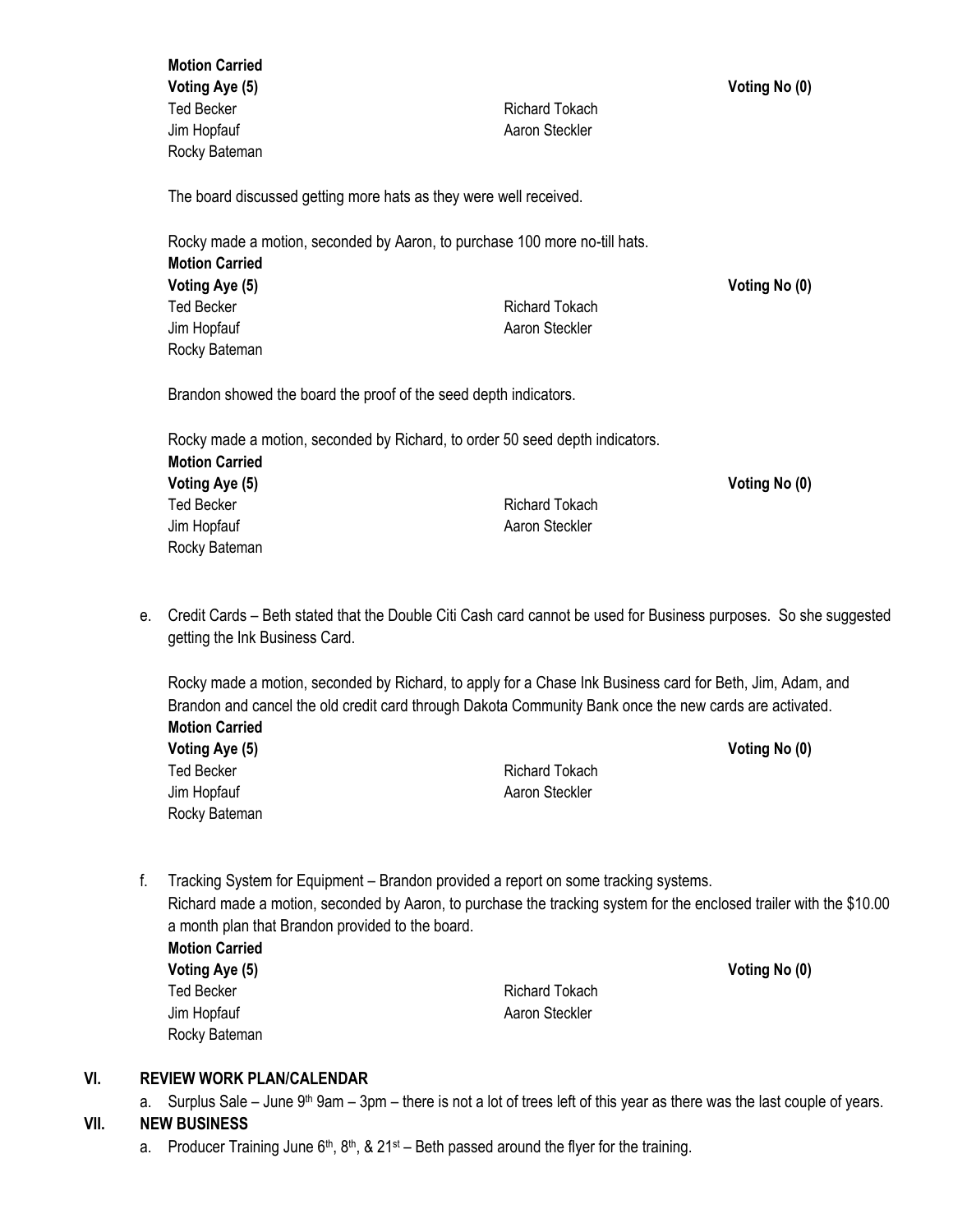#### **VIII. REPORT OF DISTRICT PROGRAMS**

a. OMG Grassland Improvement Project – Brandon provided a report to the board about a producer that would like to tap into another producers well in order to put a pipeline on a different producer's pasture. NRCS would require an easement for maintenance of the practices.

# **IX. REPORT OF DISTRICT EMPLOYEES**

- a. District Technician
	- 1. Update on Trees and Fabric Sam introduced herself to the board. Adam passed around a tree report of his plantings. The crew had 2 flat tires this year. Adam discussed a PSC phone call that we received at the office.
- b. District Secretary
	- 1. Admin Update Beth has been working on stuff for the surplus sale, newsletter, and working with Burleigh County on the Savory and Lundgren events. On Tuesday Beth will be helping Rhonda and JD drive the National Association Members to ARS Station, Lincoln Oakes Nursery, and the Menoken Farm.
- c. 319 Watershed Coordinator
	- 1. Update on Watershed Program Beth sent the check to the Stockman's Association for the Morton County SCD sponsorship. Brandon stated that the drill has been used quite frequently and so far it has been going well. Brandon is working on the Leopold award for Kenny Miller. Brandon has a new producer interested in going through the 319 program for a water system.
	- 2. Update on Soil Health Mentor Program No Update.

# **X. SPECIAL COMMITTEES**

- a. Multi-County Soil Health Workshop 2018 Rocky
- b. Soil Health Mentor Project– Rocky

# **XI. REPORT OF COOPERATING AGENCIES**

- a. District Conservationist
	- 1. NRCS Programs Update All of the contracts in ND were funded for all the 2017 EQIP Applications. Melissa has finally gotten the approval to move to Valley City, her last day with the Mandan Field Office will be June 29<sup>th</sup>, 2017.
- b. County Extension Agent No Report
- c. Farm Bill Specialist No Report
- **XII. CORRESPONDENCE –** Participator Newsletter, ND Insurance Reserve Fund 2016 Annual Report, Chamber Connection, and the Forestry Notes Newsletter.

### **XIII. APPROVE APPLICATIONS AND AGREEMENTS**

a. Review and Approve – Claye Kaelberer, Dennis Kunkel, Dwight Keller

Rocky made a motion, seconded by Richard, to approve Claye Kaelberer, Dennis Kunkel, and Dwight Keller's contract. **Motion Carried**

**Voting Aye (5) Voting No (0)** Jim Hopfauf **Aaron Steckler** Aaron Steckler Rocky Bateman

Ted Becker **Richard Tokach**